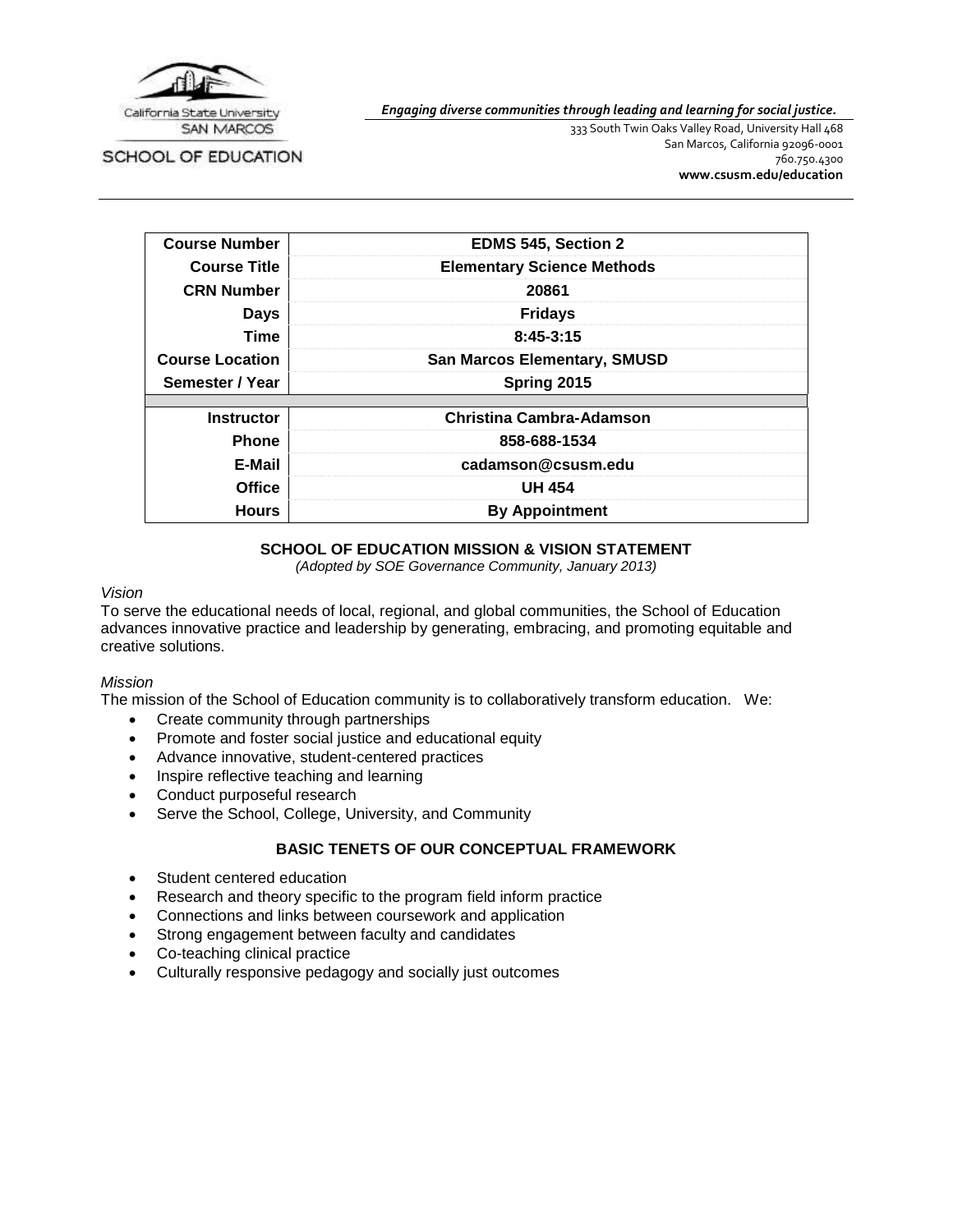# **TABLE OF CONTENTS**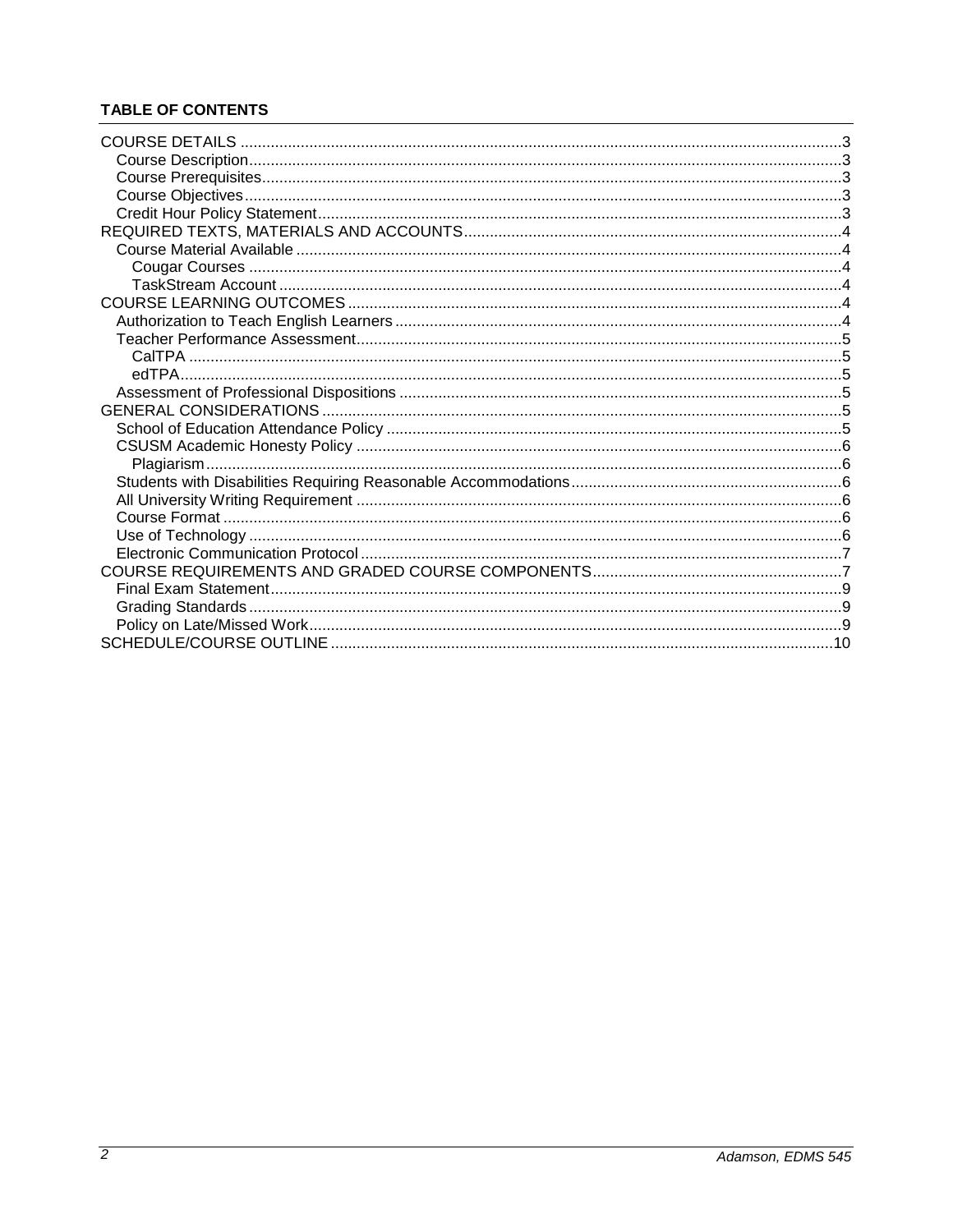### **COURSE DETAILS**

## <span id="page-2-1"></span><span id="page-2-0"></span>**Course Description**

Focuses on developing an understanding of theory, methodology, and assessment of second language acquisition in integrated and inclusive elementary classrooms. *Requires participation in the public schools.*

Instructor: This course focuses on developing an understanding of theory, methodology, and assessment of science in integrated and inclusive elementary classrooms. This course is aligned with California's SB 2042 Standards and is designed to provide a comprehensive overview of the objectives, skills, concepts, experiments, materials, and methods necessary to teach science to elementary school children. A series of individual and team activities will provide you with first-hand experiences in these areas. This course focuses on instructional methods, techniques, materials, lesson planning, curriculum development, organization and assessment in science. The integration of curricular areas is addressed. Methods of cross-cultural language and academic development will be integrated into the course.

### <span id="page-2-2"></span>**Course Prerequisites**

Admission to the Multiple Subject Credential Program

## <span id="page-2-3"></span>**Course Objectives**

By the end of this course, students should be able to:

- 1. Demonstrate proficiency with inquiry skills of observing, measuring, inferring, classifying, predicting, verifying predictions, hypothesizing, isolating variables, interpreting data, and experimenting.
- 2. Identify exemplary materials (technology and technology resources, curriculum, science programs, textbooks, equipment, ancillary materials) appropriate for K-8 school children.
- 3. Demonstrate knowledge and understanding of the California Science Framework, the California Science Content Standards, and the *Next Generation Science Standards*.
- 4. Demonstrate an understanding of the physical, Earth and life science concepts included in the K-8 California Science Content Standards and how to design lessons to teach the concepts.
- 5. Demonstrate an understanding of the Health Education Standards for California Public Schools and their connection/application to science content standards.
- 6. Plan, teach, and videotape a lesson focusing on a discrepant event in science.
- 7. Apply the Learning Cycle model of instruction as it relates to teaching science in a contemporary manner.
- 8. Identify simulation tools and demonstrate the use of technology to enhance elementary science teaching and learning.
- 9. Demonstrate confidence in leading and performing investigations designed to teach science concepts, science process skills, and scientific attitudes.
- 10. Use authentic methods of assessment to evaluate learning of science concepts and processes.
- 11. Practice strategies to include all students in science (linguistically and culturally diverse, students with disabilities and other students with special needs).
- 12. Use reflection as a tool to increase conceptual understanding of science concepts and the ability to improve teaching.

### <span id="page-2-4"></span>**Credit Hour Policy Statement**

This course is delivered in a face-to-face instruction model. Students are expected to spend a minimum of two hours outside of the classroom each week for each unit of credit engaged in learning. For courses with a "lecture" mode of instruction over an entire semester, each unit of credit corresponds to an 'hour' of classtime and two hours of student learning outside of class.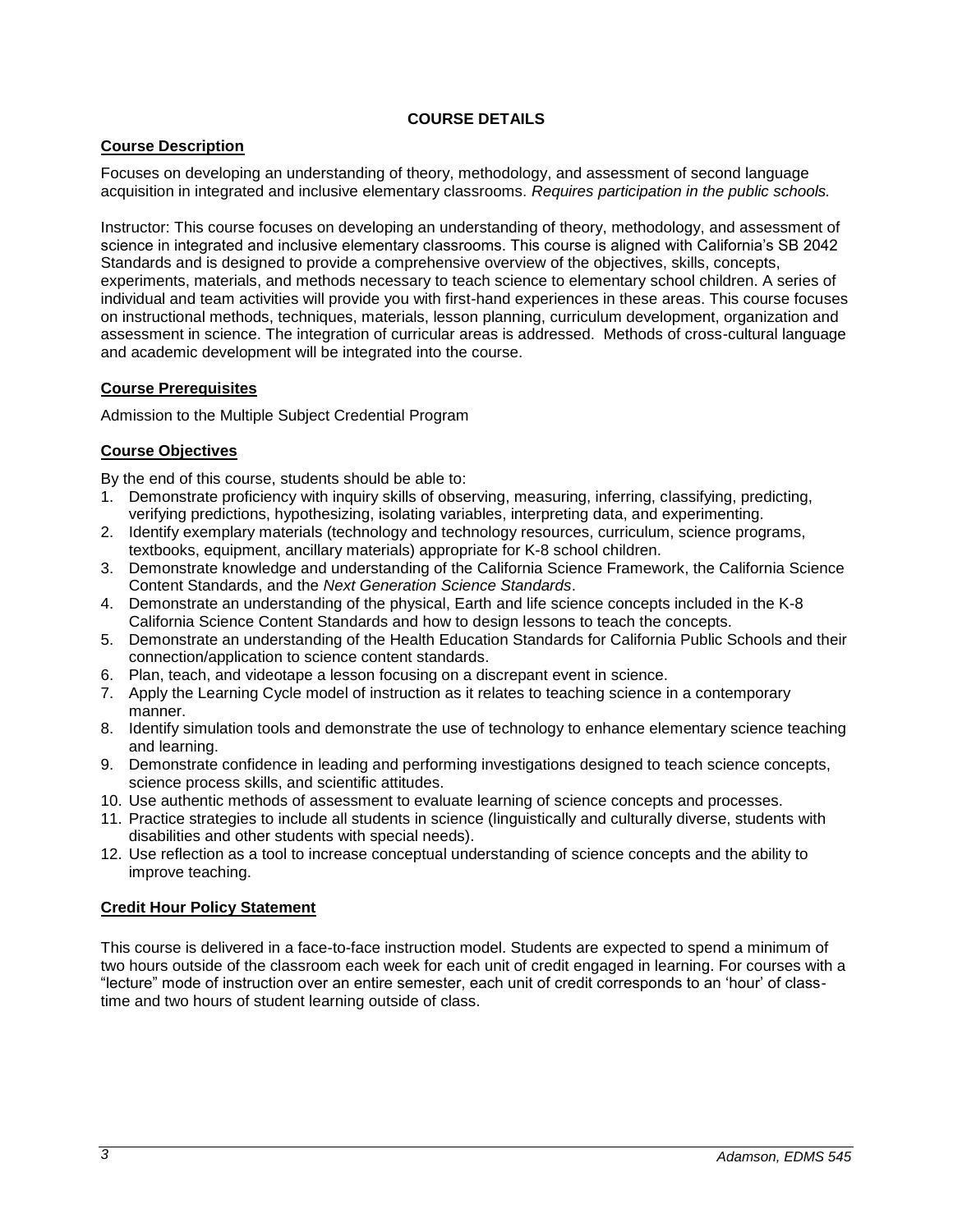### **REQUIRED TEXTS, MATERIALS AND ACCOUNTS**

- <span id="page-3-0"></span> Friedl, A.E. & Koontz, T.Y. (2005). *Teaching Science to Children: An Inquiry Approach, 6th Ed.* NY: McGraw-Hill. ISBN: 0-07-256395-8
- *Next Generation Science Standards* (Achieve, 2013). Available from:<http://www.nextgenscience.org/>
- *Next Generation Science Standards for California Public Schools, K-12* <http://www.cde.ca.gov/pd/ca/sc/ngssstandards.asp>
- *Health Education Content Standards for California Public Schools K-12.* (2008).Sacramento: California Dept. of Education. Available from: <http://www.cde.ca.gov/be/st/ss/documents/healthstandmar08.pdf>

#### <span id="page-3-2"></span><span id="page-3-1"></span>**Course Material Available**

#### **Cougar Courses**

All course articles and videos will available on the Cougar Course

#### <span id="page-3-3"></span>**TaskStream Account**

You will need to set one up.

#### **COURSE LEARNING OUTCOMES**

<span id="page-3-4"></span>The course objectives, assignments, and assessments have been aligned with the CTC standards for the Multiple Subject Credential. This course is designed to help teachers seeking a California teaching credential to develop the skills, knowledge, and attitudes necessary to assist schools and districts in implementing effective programs for all students. The successful candidate will be able to merge theory and practice in order to realize a comprehensive and extensive educational program for all students. You will required to formally address the following TPEs in this course:

#### **TPE Primary Emphases in EDMS 545**:

- TPE 1a-Subject Specific Pedagogical Skills for MS Teaching Assignments (Science)
- TPE 5-Student Engagement

#### **TPE Secondary Emphases in EDMS 545**:

- TPE 4-Making Content Accessible
- TPE 7-Teaching English Learners
- TPE 9-Instructional Planning
- TPE 14-Educational Technology in Teaching and Learning

#### <span id="page-3-5"></span>**Authorization to Teach English Learners**

This credential program has been specifically designed to prepare teachers for the diversity of languages often encountered in California public school classrooms. The authorization to teach English learners is met through the infusion of content and experiences within the credential program, as well as additional coursework. Candidates successfully completing this program receive a credential with authorization to teach English learners. *(Approved by CCTC in SB 2042 Program Standards, August 02)*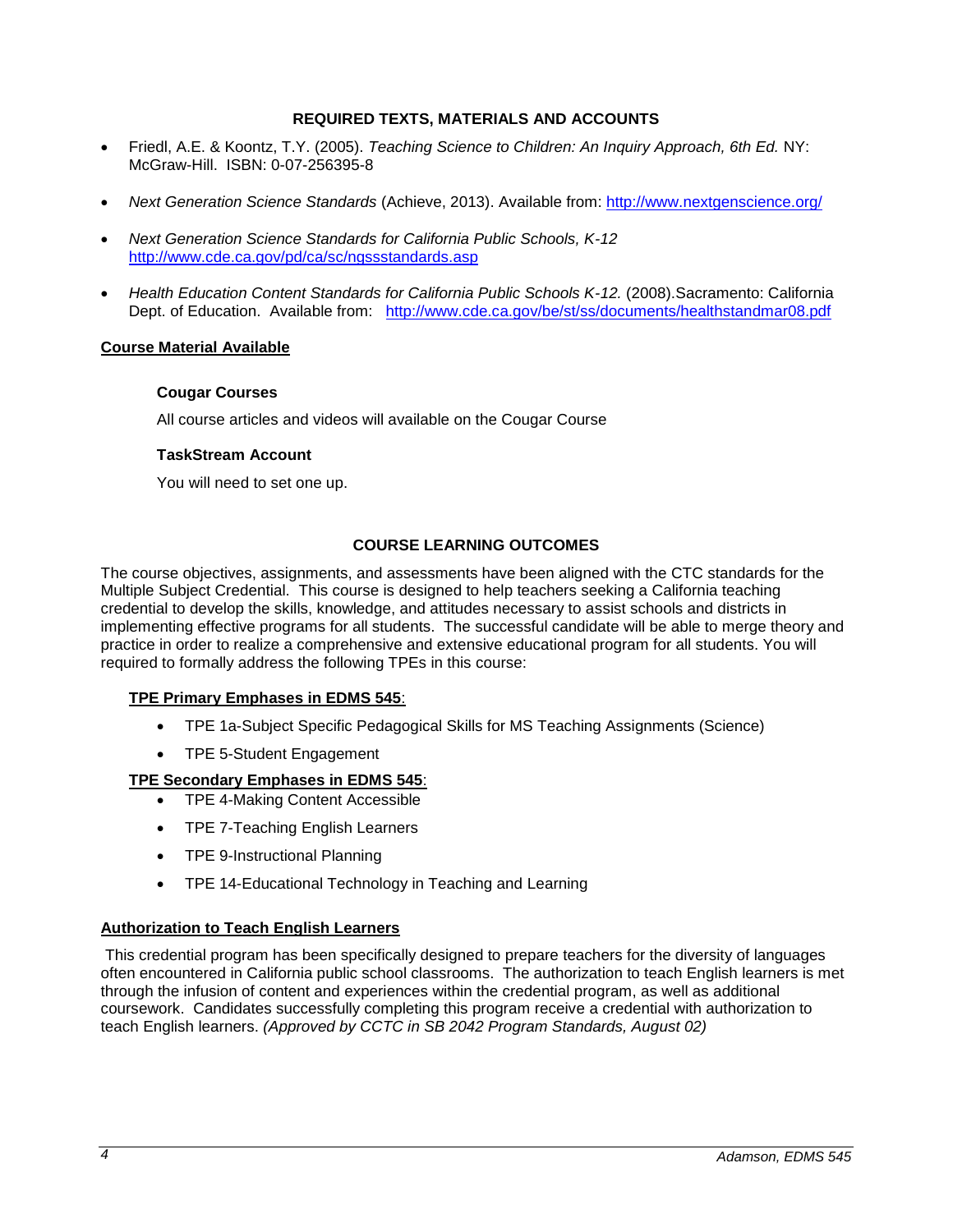### <span id="page-4-0"></span>**Teacher Performance Assessment**

Beginning July 1, 2008 all California credential candidates must successfully complete a state-approved Teacher Performance Assessment (TPA), as part of the credential program of preparation. During the 2015- 16 academic year the CSUSM credential programs will use either the CalTPA (California Teacher Performance Assessment) or the edTPA (Educative Teacher Performance Assessment).

<span id="page-4-1"></span>Check with your program coordinator to determine which assessment is used for your credential program.

## **CalTPA**

To assist with your successful completion of the CalTPA, a series of informational seminars are offered over the course of the program. TPA related questions and logistical concerns are to be addressed during the seminars. Your attendance to TPA seminars will greatly contribute to your success on the assessment. The CalTPA Candidate Handbook, TPA seminar schedule, and other TPA support materials may be found on the SOE website:

<http://www.csusm.edu/education/CalTPA/ProgramMaterialsTPA.html>

### <span id="page-4-2"></span>**edTPA**

Beginning in fall 2015, for newly entering initial candidates, the CSUSM assessment system is the edTPA. To assist with your successful completion of the edTPA, a capstone class is part of your curriculum. In this class edTPA related questions and logistical concerns are addressed. Additional support materials are available on the edTPA website: [http://www.edtpa.com/PageView.aspx?f=GEN\\_Candidates.html](http://www.edtpa.com/PageView.aspx?f=GEN_Candidates.html)

Additionally, to support your success in your credential program and with TPA, SOE classes use common pedagogical language, lesson plans (lesson designs), and unit plans (unit designs).

### <span id="page-4-3"></span>**Assessment of Professional Dispositions**

Assessing a candidate's dispositions within a professional preparation program is recognition that teaching and working with learners of all ages requires not only specific content knowledge and pedagogical skills, but positive attitudes about multiple dimensions of the profession. The School of Education has identified six dispositions – social justice and equity, collaboration, critical thinking, professional ethics, reflective teaching and learning, and life-long learning—and developed an assessment rubric. For each dispositional element, there are three levels of performance - *unacceptable*, *initial target*, and *advanced target*. The description and rubric for the three levels of performance offer measurable behaviors and examples.

The assessment is designed to provide candidates with ongoing feedback for their growth in professional dispositions and includes a self-assessment by the candidate. The dispositions and rubric are presented, explained and assessed in one or more designated courses in each program as well as in clinical practice. Based upon assessment feedback candidates will compose a reflection that becomes part of the candidate's Teaching Performance Expectation portfolio. Candidates are expected to meet the level of *initial target* during the program.

## **GENERAL CONSIDERATIONS**

### <span id="page-4-5"></span><span id="page-4-4"></span>**School of Education Attendance Policy**

Due to the dynamic and interactive nature of courses in the School of Education, all candidates (course participants) are expected to attend all classes and participate actively. At a minimum, candidates (course participants) must attend more than 80% of class time, or s/he may not receive a passing grade for the course at the discretion of the instructor. Individual instructors may adopt more stringent attendance requirements. Should the candidate (course participants) have extenuating circumstances, s/he should contact the instructor as soon as possible. *(Adopted by the COE Governance Community, December, 1997).*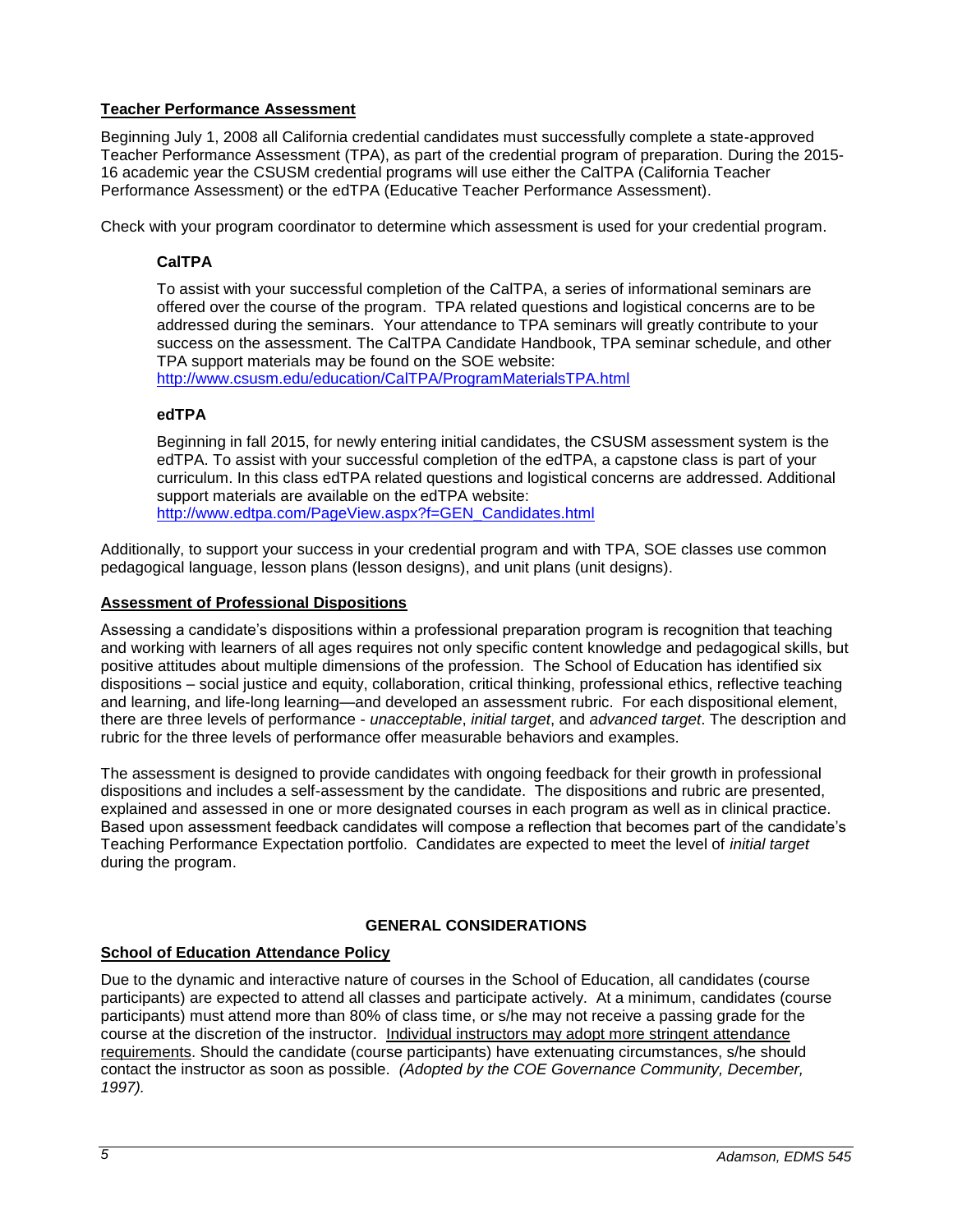### <span id="page-5-0"></span>**CSUSM Academic Honesty Policy**

Students will be expected to adhere to standards of academic honesty and integrity, as outlined in the Student Academic Honesty Policy. All assignments must be original work, clear and error-free. All ideas/material that are borrowed from other sources must have appropriate references to the original sources. Any quoted material should give credit to the source and be punctuated accordingly.

Academic Honesty and Integrity: Students are responsible for honest completion and representation of their work. Your course catalog details the ethical standards and penalties for infractions. There will be zero tolerance for infractions. If you believe there has been an infraction by someone in the class, please bring it to the instructor's attention. The instructor reserves the right to discipline any student for academic dishonesty, in accordance with the general rules and regulations of the university. Disciplinary action may include the lowering of grades and/or the assignment of a failing grade for an exam, assignment, or the class as a whole.

Incidents of Academic Dishonesty will be reported to the Dean of Students. Sanctions at the University level may include suspension or expulsion from the University. Refer to the full Academic Honesty Policy at:

<span id="page-5-1"></span>[http://www.csusm.edu/policies/active/documents/Academic\\_Honesty\\_Policy.html](http://www.csusm.edu/policies/active/documents/Academic_Honesty_Policy.html)

#### **Plagiarism**

As an educator, it is expected that each candidate (course participant) will do his/her own work, and contribute equally to group projects and processes. Plagiarism or cheating is unacceptable under any circumstances. If you are in doubt about whether your work is paraphrased or plagiarized see the Plagiarism Prevention for Students website [http://library.csusm.edu/plagiarism/index.html.](http://library.csusm.edu/plagiarism/index.html) If there are questions about academic honesty, please consult the University catalog.

#### <span id="page-5-2"></span>**Students with Disabilities Requiring Reasonable Accommodations**

Students with disabilities who require reasonable accommodations must be approved for services by providing appropriate and recent documentation to the Office of Disabled Student Services (DSS). This office is located in Craven Hall 4300, and can be contacted by phone at (760) 750-4905, or TTY (760) 750- 4909. Students authorized by DSS to receive reasonable accommodations should meet with their instructor during office hours or, in order to ensure confidentiality, in a more private setting.

#### <span id="page-5-3"></span>**All University Writing Requirement**

In keeping with the All-University Writing Requirement, all courses must have a writing component of at least 2,500 words (approximately 10 pages), which will be administered in a variety of ways in this course including lesson plans, assessment assignments, course text reading responses and concept maps, reflections on authentic teaching experiences with elementary children, and forum discussions.

### <span id="page-5-4"></span>**Course Format**

This course is offered in a traditional face to face format over an eight week cycle.

#### <span id="page-5-5"></span>**Use of Technology**

Candidates (Course participants) are expected to demonstrate competency in the use of various forms of technology (i.e. word processing, electronic mail, Moodle, use of the Internet, and/or multimedia presentations). Specific requirements for course assignments with regard to technology are at the discretion of the instructor. Keep a digital copy of all assignments for use in your teaching portfolio. All assignments will be submitted online, and some will be submitted in hard copy as well. Details will be given in class.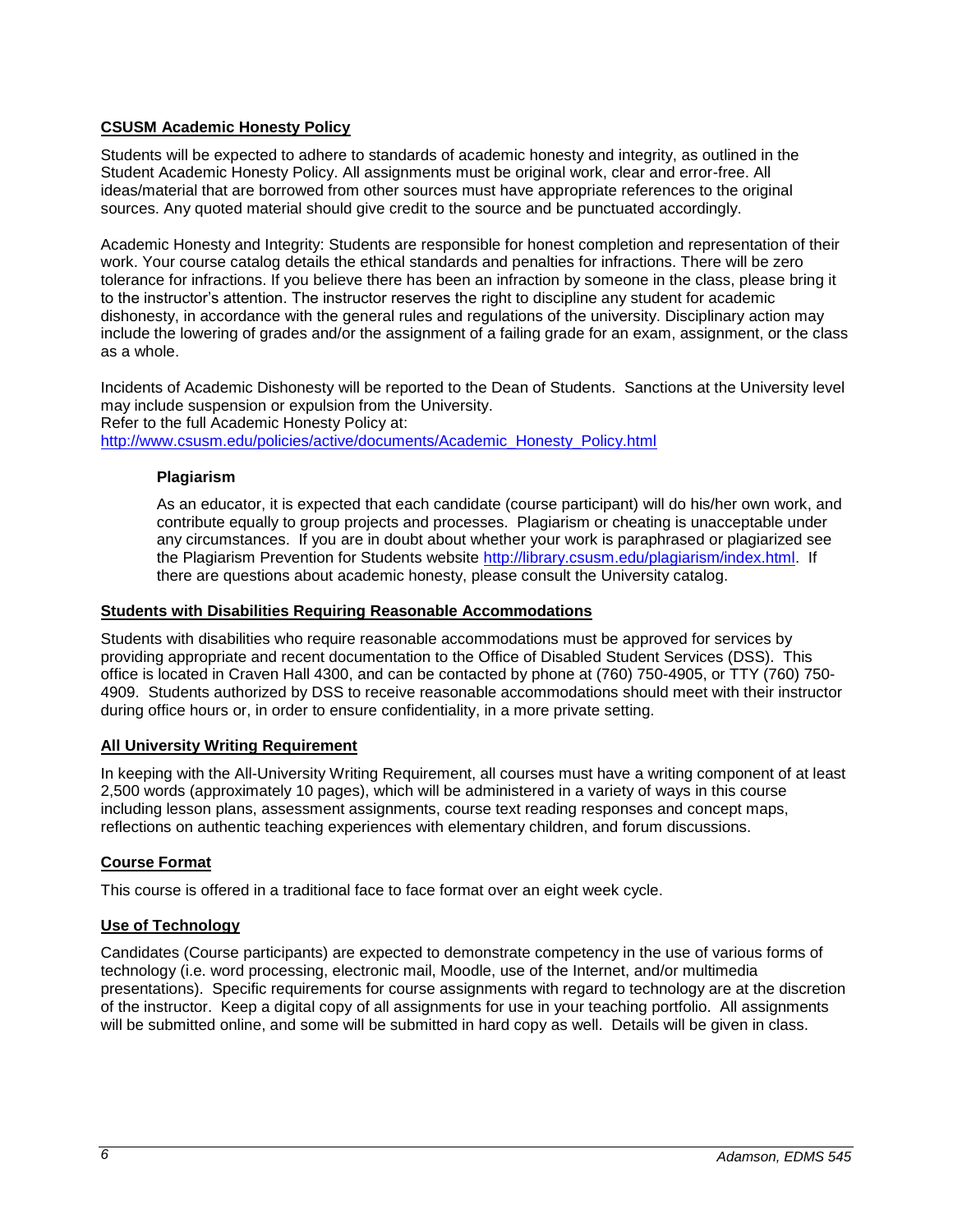### <span id="page-6-0"></span>**Electronic Communication Protocol**

Electronic correspondence is a part of your professional interactions. If you need to contact the instructor, email is often the easiest way to do so. It is my intention to respond to all received e-mails in a timely manner. Please be reminded that e-mail and on-line discussions are a very specific form of communication, with their own nuances and etiquette. For instance, electronic messages sent in all upper case (or lower case) letters, major typos, or slang, often communicate more than the sender originally intended. With that said, please be mindful of all e-mail and on-line discussion messages you send to your colleagues, to faculty members in the School of Education, or to persons within the greater educational community. All electronic messages should be crafted with professionalism and care.

Things to consider:

- Would I say in person what this electronic message specifically says?
- How could this message be misconstrued?
- Does this message represent my highest self?
- Am I sending this electronic message to avoid a face-to-face conversation?

In addition, if there is ever a concern with an electronic message sent to you, please talk with the author in person in order to correct any confusion.

#### **COURSE REQUIREMENTS AND GRADED COURSE COMPONENTS**

<span id="page-6-1"></span>The following assignments contribute to the final, overall course grade. A weighted percentage (percentage scale) is given for each assignment. Each written assignment is expected to have a clear organizational presentation and be free of grammar, punctuation and spelling errors. There will be a reduction in points for the above mentioned errors. Late assignments are not accepted. Prepare carefully for class, and be ready to discuss readings and assignments thoughtfully. Note Grading Standards and the Description of Exemplary Students on pages 15-16 of this syllabus.

| 1. Active Participation and Collaboration (all or nothing credit given) | 40 points |
|-------------------------------------------------------------------------|-----------|
| 2. Discrepant Event Lesson Plan, Presentation, Videotape – (In groups)  | 20 points |
| 3. Invention Convention Assignment (In groups)                          | 20 points |
| 4. Science/STEM Lesson sequence                                         | 20 points |

#### **Descriptions of Assignments**

#### **1. Active participation and Collaboration 40 points**

Teacher education is a professional preparation program and students will be expected to adhere to standards of dependability, professionalism, and academic honesty (refer to rubric attached to this syllabus).

Grading will include a component of "professional demeanor." Students will conduct themselves in ways that are generally expected of those who are entering the education profession, including the following:

- On-time arrival to all class sessions and attendance for the entire class period
- Advance preparation of readings and timely submission of assignments
- A **POSITIVE** attitude at **ALL** times
- Active participation in all class discussions and activities
- Respectful interactions and courteous language with the instructor and other students in all settings
- Carefully considered, culturally aware approaches to solution-finding

**Class Discussions and Participation:** Students will engage in active learning each class session, and will be expected to actively participate. You may lose points for lack of participation based on the following criteria:

- Do you participate in class discussions productively, sharing your knowledge and understandings?
- Do you interact productively with your peers, taking on a variety of roles (leader, follower, etc.)?
- Do you contribute appropriately to group work—do you "do your share"?
- Are you able to accept others' opinions?
- Are you supportive of others' ideas?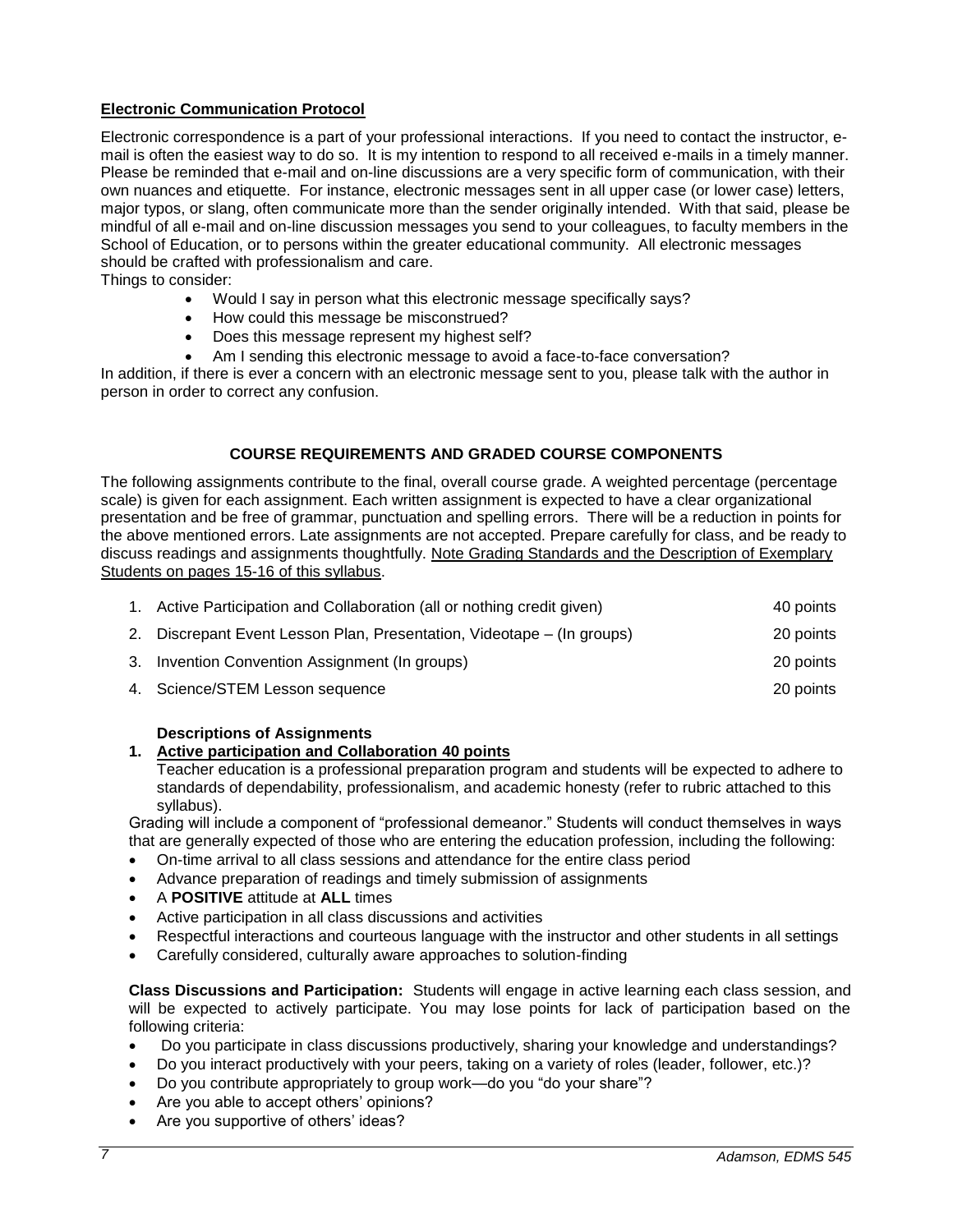- Do you support your peers during their presentations?
- Can you monitor and adjust your participation to allow for others' ideas as well as your own to be heard?

## **2. Discrepant Event Lesson Elements and Description – 20 points Due: 3/18**

An attention getting, thought-provoking approach to initiate inquiry in science is through the use of **Discrepant Events (DE)**. Discrepant Events are phenomena that seem to run contrary to what we normally expect. The outcomes or results are very different from what we might think would happen or should be happening. A discrepant event puzzles the observer and leaves him/her at a loss to explain what has taken place, causing him or her to wonder why the event occurs as it did. Situations that are contrary to what a person expects cause him or her to wonder what is taking place, resulting in cognitive disequilibrium. Like a hard-boiled egg that can squeeze inside a narrow neck bottle, or observing water flowing upwards, these occurrences tend to move students from a state of cognitive equilibrium to a state of cognitive dissonance or disequilibrium.

In this assignment, you and your team will plan, implement, and videotape a discrepant event to first practice with and videotape a student or small group of students of your choice and then present the activity to your cohort peers. **The complete and detailed guidelines for this assignment are located in Cougar Courses**

*On the day of your DE presentation, please begin the lesson by turning in 1 hard copy of your completed Discrepant Event Graphic Organizer/ Matrix and data sheets (if applicable) to me.* 

#### **Note: The Discrepant Event Lesson Template/Organizer and Presentation/Lesson Rubric are located on the Moodle course.**

#### **You must also include at the end of and attached to your DE template/organizer:**

- **a. Science Content Background:** 1 page (1.5 line spacing) summary of the **science content background** that **teachers** need to know to effectively teach the lesson (goes beyond lesson content knowledge a teacher needs to know).
- **b. References:** Title, author, publisher, year of all resources consulted for lesson plan concepts, ideas, and activities.

**c.** After you have done your discrepant event with a student or students AND videotaped the event, look at your notes and think about how it went. You may realize that your event needs to be modified before you do it with our class.

- Write a description of what happened, with special attention to what the child/children said and did. Analyze the child's/children's response: what portions of the event, and to what extent, did the child/children understand what was happening? Why or why not?
- **Be very specific and clear about what the child(ren) did, said, and how he/she/they responded to the DE activity. The reflection should be thorough, thoughtfully written, and detailed to receive full credit.**
- **Note: Do not turn in a DE Reflection if you did not videotape the DE teaching event. The video substantiates that you did, in fact, teach your team DE to a student or students**

### **3. Invention Convention – 20 points Due: 3/11**

Invention is a creative outgrowth of process science. Fostering the development of important science skills is an ongoing challenge. Students should be given opportunities to solve problems, think, creatively, experiment, and work with data throughout the school year. The Invention Convention is an event that gives students an opportunity to demonstrate these skills independently as they invent a new product or process. The Invention Convention can be a classroom, school, or district-wide science event. This science event is designed to encourage students to apply basic science skills in a creative and productive manner. Participants are encouraged to identify a need or to solve a problem by following the same steps and procedures that an inventor would follow in patenting an invention. Once a need or a problem has been identified, students are directed to use problem-solving and creative-thinking skills to invent a product or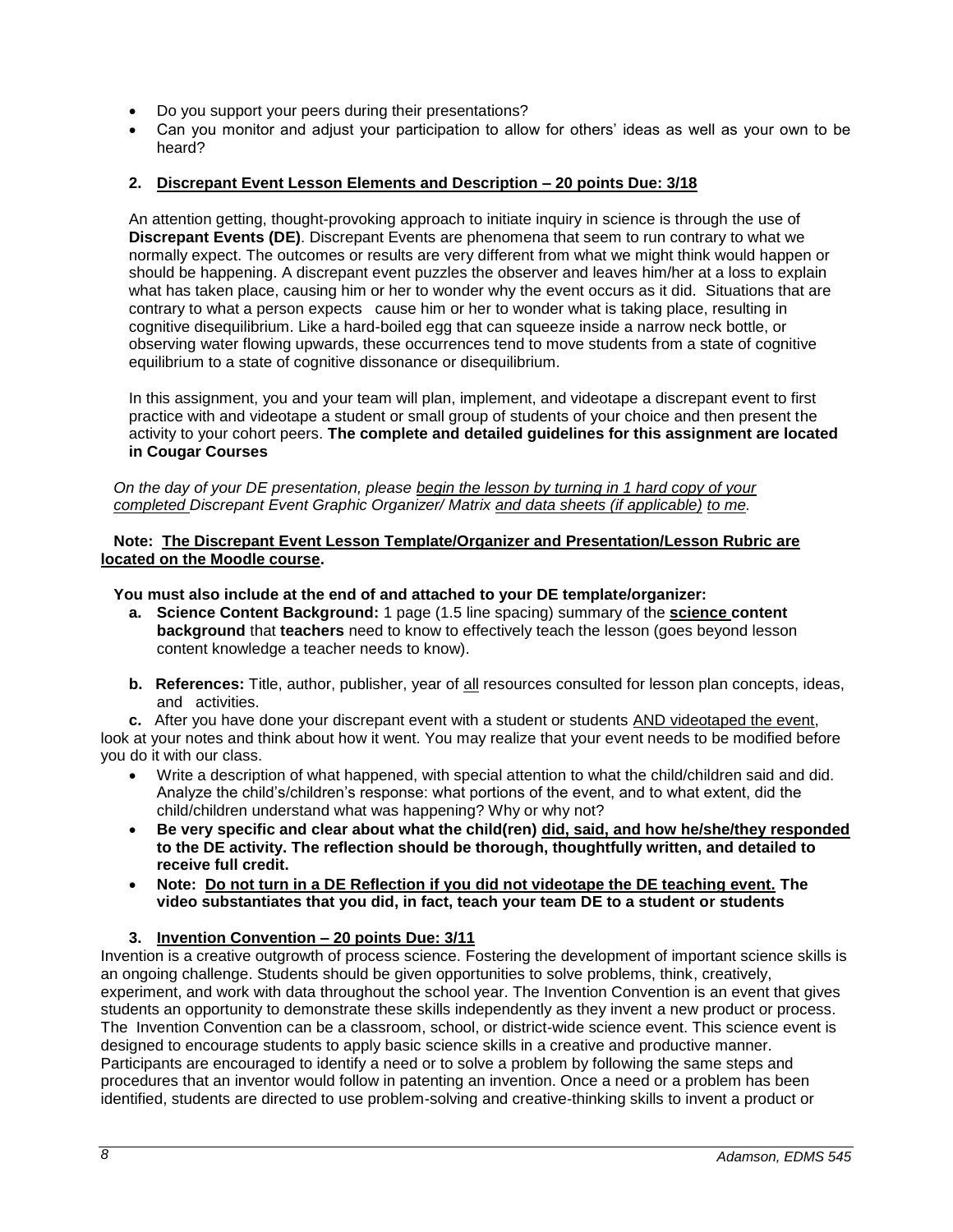process that would fill the need or overcome the problem. Communication and research skills are also greatly enhanced throughout the invention procedure.

In this assignment, you and a group of peers will collaboratively engage in the invention process to learn how to guide your own students' inventive skills. **Please access the complete assignment guidelines on the Moodle course site**.

### **4. Science Lesson unit/sequence 20 points Due: 3/4**

Students will create a lesson sequence (at least 3 lessons) based on the grade level they are placed in for Clinical Practice 2. Students will utilize the NGSS standards being sure they have incorporated all three dimensions throughout their sequence. The plan will incorporate a real world problem. The activities need to be hands on and inquiry based. Each part of the sequence will state the standards being addressed.

### <span id="page-8-0"></span>**Final Exam Statement**

There is no final exam but rather integrated projects.

## <span id="page-8-1"></span>**Grading Standards**

All students are expected to participate in class activities and demonstrate reflective learning. It is important that students are well prepared for course sessions by completing the readings and assignments scheduled before the class meeting. Assignments should be typed and double-spaced. Students who wish to revise an assignment must negotiate the requirements of the revision with the instructor. It is expected that work will be turned in on time. Please discuss individual issues with the instructor. **Points will be deducted if assignments are submitted late (10% penalty per day late; no credit will be awarded if the assignment is one week late).** A minimum of a C+ is required to pass this course.

| 95 – 100  |    | $90 - 94$ |                            |
|-----------|----|-----------|----------------------------|
| 87 - 89   | B+ | $83 - 86$ |                            |
| $80 - 82$ |    | $77 - 79$ | C+ (minimal passing grade) |
| - 73 – 76 |    | $70 - 72$ |                            |

### <span id="page-8-2"></span>**Policy on Late/Missed Work**

Should work be turned in late a student receives a 10% deduction for one week late. Any work turned in later than one week receives a 50% deduction.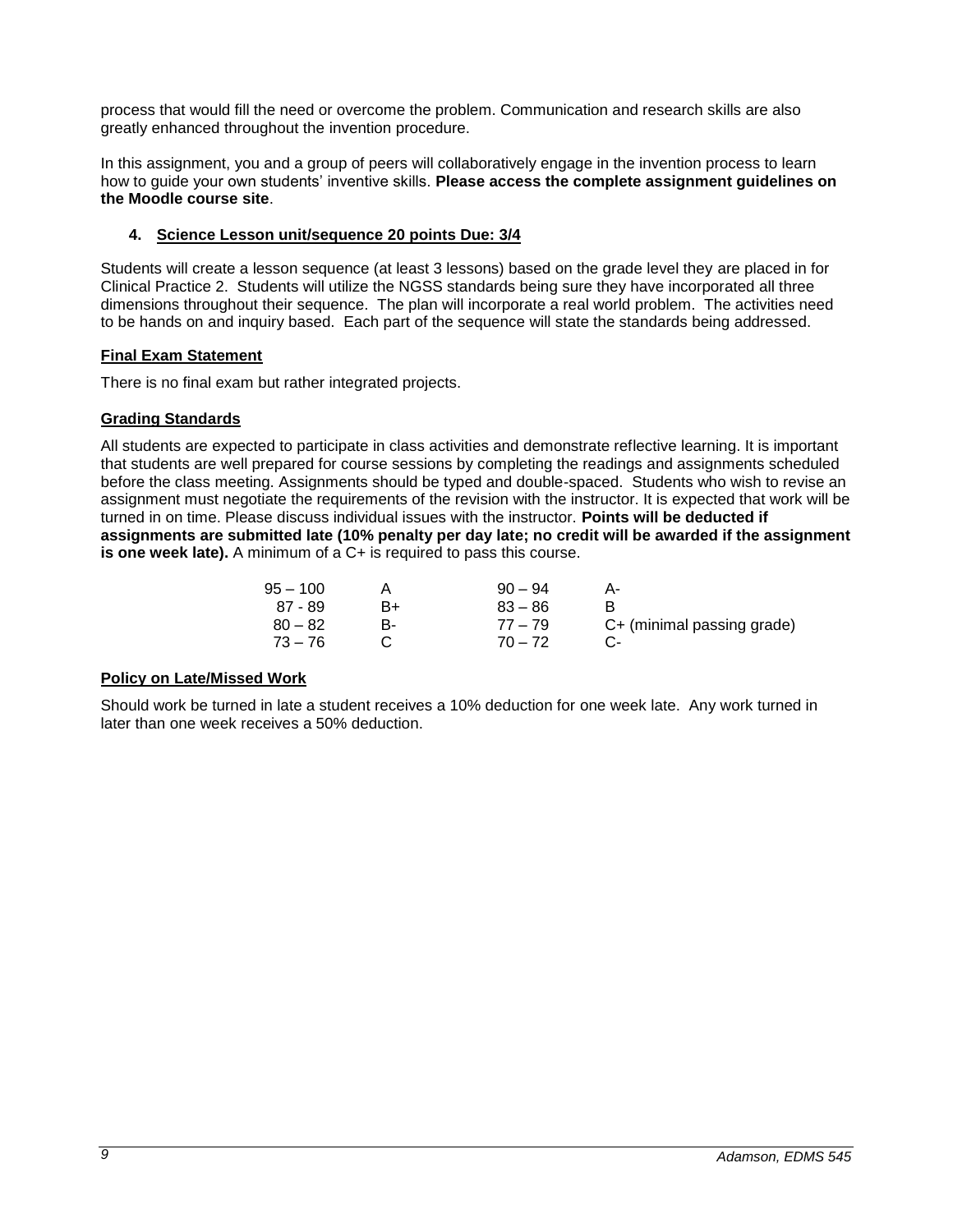# **SCHEDULE/COURSE OUTLINE**

<span id="page-9-0"></span>

| <b>Date</b>          | <b>Topic</b>                                                                                                                                                                                                                                                                                                                       | Assignment (if any)                                                                                                                               |
|----------------------|------------------------------------------------------------------------------------------------------------------------------------------------------------------------------------------------------------------------------------------------------------------------------------------------------------------------------------|---------------------------------------------------------------------------------------------------------------------------------------------------|
| Session 1<br>1/29/16 | The Nature of Science<br><b>NGSS Standards exploration</b><br>Presentation sign ups<br>Assignment Explanations and placement                                                                                                                                                                                                       | Purchase texts<br><b>Homework</b><br>Teaching Science to children<br>Chapters 1 & 2, 4 & 5                                                        |
| Session 2<br>2/5/16  | <b>Online Class</b><br><b>NGSS</b><br>Inquiry<br><b>Lesson Planning in Science Inquiry:</b><br>1. Discrepant Events: Why teach<br>science this<br>way?<br>2. The Learning Cycle: Using the 5-E<br>model<br><b>Writing Essential Questions</b><br>Writing Learning Objectives to support<br>assessment in science                   | <b>Homework</b><br>Teaching Science to children<br>6 & 7, 8 & 9                                                                                   |
| Session 3<br>2/12/16 | <b>Class at D39</b><br><b>STEM</b><br>Assessment<br><b>Differentiation</b><br>Project work time                                                                                                                                                                                                                                    | <b>Homework</b><br>Teaching Science to children<br>$10 - 12$                                                                                      |
| Session 4<br>2/19/16 | Science Notebook and Talk Moves<br>Integrating writing into science activities<br>Instructor-led science inquiry lesson<br>Informal Science Institutions (ISIs):<br>http://caise.insci.org/<br>http://www.crystalcovestatepark.com/<br>http://www.westerncentermuseum.org/<br><b>Examining learning cycle</b><br>Project work time | <b>Homework</b><br>Teaching Science to children<br>Chapters 13 & 14<br><b>Discrepant Event presentations</b>                                      |
| Session 5<br>2/26/16 | Design thinking and PBL<br>Design Process<br>Engineering lesson<br>Simple machine building<br>Project work time                                                                                                                                                                                                                    | <b>Homework</b><br>Teaching Science to children<br>Chapters 3 & 15<br><b>Discrepant Event presentations</b>                                       |
| Session 6<br>3/4/16  | <b>Technology and Computer Science</b><br>Unplugged and plugged coding activity<br>Science resources<br><b>APPS</b><br>Web sites<br>Project work time                                                                                                                                                                              | <b>Homework</b><br>Teaching Science to children<br>Chapters 16 & 17<br><b>DUE: Science Sequence/unit</b><br><b>Discrepant Event presentations</b> |